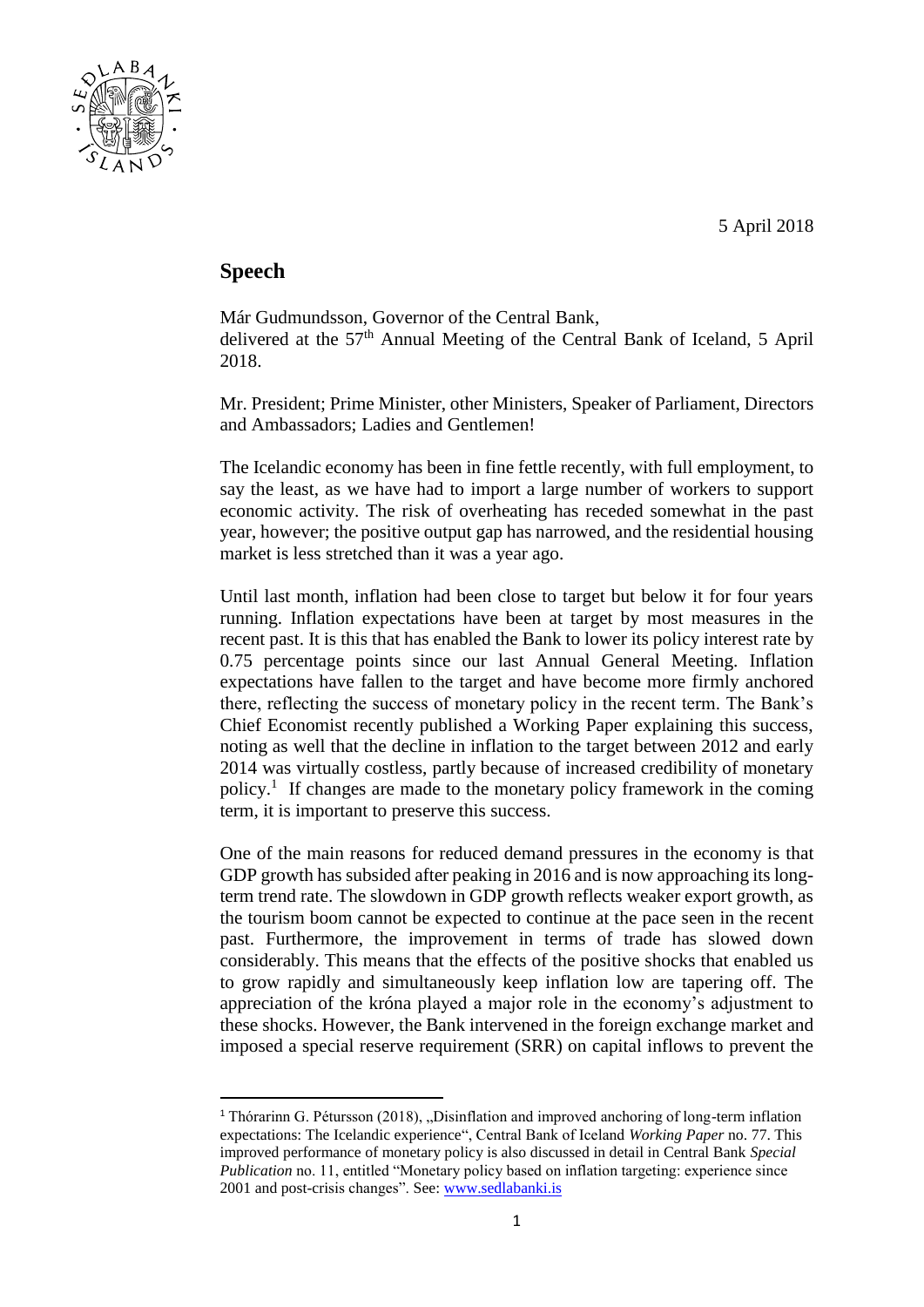króna from overshooting. Now, however, a significant additional rise in the real exchange rate would be risky.

Interest rates in Iceland are currently low in historical context, particularly in view of the business cycle position. With one short-lived exception, indexed Treasury bond rates have never been lower, and indexed mortgage lending rates are also at a historical low. Apart from a short period early in this decade, when Iceland was at an entirely different point in the business cycle than it is now, the Central Bank's interest rates are at their lowest since the early 1990s, when they became an important monetary policy instrument. We must therefore consider realistically whether we can expect further reduction of interest rates without an outright slack in the economy. Developments in Central Bank rates over the coming term will be determined by economic developments, which could be in either direction.

When we met a year ago for the Bank's Annual Meeting, the vast majority of the capital controls had just been lifted. As expected, exchange rate volatility increased afterwards. But that volatility proved temporary, and short-term fluctuations in the exchange rate subsided markedly in the latter half of the year. In recent months, short-term volatility has actually been limited in historical and international context. The Central Bank has not intervened in the foreign exchange market in recent months, supporting the conclusion that this reduced volatility is due to improved balance in capital flows.

According to currently available forecasts, GDP growth is set to remain robust and the domestic economy will experience a "soft" landing. The outlook is uncertain, however, and various risks could materialise, not only in Iceland but also abroad, where uncertainty is considerable at present. In addition, it is important that there is considerable scope for interest rates and large foreign exchange reserves to respond to adverse developments. The longer long-term inflation expectations are anchored to the target, the greater that scope will be. One of the main tasks of monetary policy, of course, is to foster such an outcome. However, if other decisions that affect domestic cost levels and demand pull in another direction, such a tug-of-war could result in a further rise in the real exchange rate and could adversely affect employment levels.

Honoured guests: Although nearly all of the capital controls were lifted in March 2017, a few restrictions on capital transfers remain: on the one hand, restrictions on offshore krónur, and on the other, restrictions on speculative derivatives transactions involving the króna and other transactions that could undermine the efficacy of the SRR.

In order to be released from the current exemptions provided for in international agreements on free movement of capital, vis-à-vis both the EEA and the OECD, we must lift these restrictions, and it is appropriate that we aim to do so as soon as possible. The Central Bank is of the view that the economic preconditions are in place to take the final step towards full capital account liberalisation. This also applies to the stock of offshore krónur, which now equals about 3½% of GDP,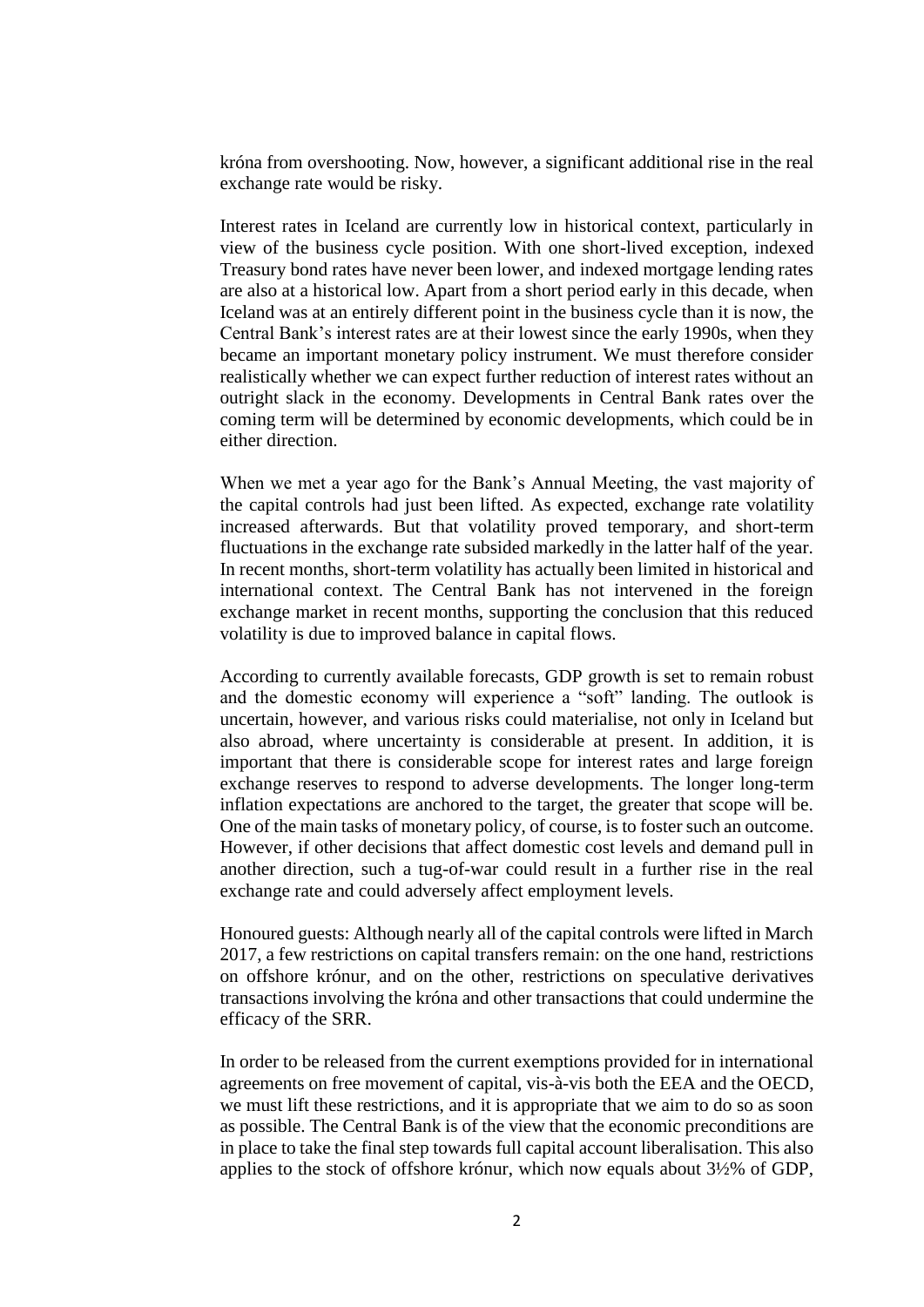down from 40% in late 2008, when the capital controls were first imposed. But this cannot be done without statutory amendment.

The Bank does not consider it appropriate yet to begin lowering the SRR. The interest rate differential with abroad is still too wide, although it has narrowed considerably since the SRR was imposed in June 2016. Given how high the real exchange rate is, this is not a good time to take the risk of pushing it higher than economic fundamentals warrant. If forecasts materialise, the conditions for lowering the SRR will improve in the coming term, as Iceland's positive output gap is projected to keep narrowing and global interest rates are expected to rise.

When the SRR was introduced, there were still broad-based restrictions on capital outflows. The SRR was justified in part with reference to the liberalisation process, and there were concerns that the offshore krónur that exited via the Bank's June 2016 auction would re-enter immediately in search of a new carry trade opportunity. It is surely counterproductive to open the gates for large-scale carry trade before the carry trade positions from the last spree have been closed out. On the other hand, there will be grounds to revisit the level of the SRR and the asset classes affected by it when the final capital account liberalisation measures are taken.

The Bank's large international reserves, which have been financed domestically for the most part, are the result of the strategy of building up large enough reserves to reduce the risks associated with capital account liberalisation, and of the positive shocks that made it possible to build up the reserves without foreign borrowing. That build-up took place over a very short period in 2014-2016, when foreign currency inflows were at a peak.

In my speech at last year's Annual Meeting, I outlined the benefits of maintaining the reserves — benefits enjoyed by many — and I also discussed the costs, which fall mainly on the Central Bank. These costs derive from a negative interest rate differential, as the reserves are currently invested abroad at low interest rates, while the rates on the Bank's króna-denominated debt are much higher. Extrapolations carried out last year indicated that because of this, the Bank's operating results would be negative by roughly 18 b.kr. per year. New calculations indicate that this loss has shrunk to 15 b.kr. per year, mainly because the international reserves are smaller and the interest rate spread is narrower.

Central banks do not become insolvent in the conventional sense, even if they have negative equity; indeed, many respected central banks have operated under such conditions for longer or shorter periods. This is because the purchasing power of the reserves is intact as regards the purpose they serve, and central banks themselves issue the currency they use to pay domestic costs. Even so, it could be detrimental if the Central Bank of Iceland has significantly negative equity, as this could undermine its independence and its ability to achieve the price stability objective. In the near future, a number of actions will be taken to improve the Bank's financial outcome, including through having the commercial banks participate indirectly in covering the costs of the reserves. It could also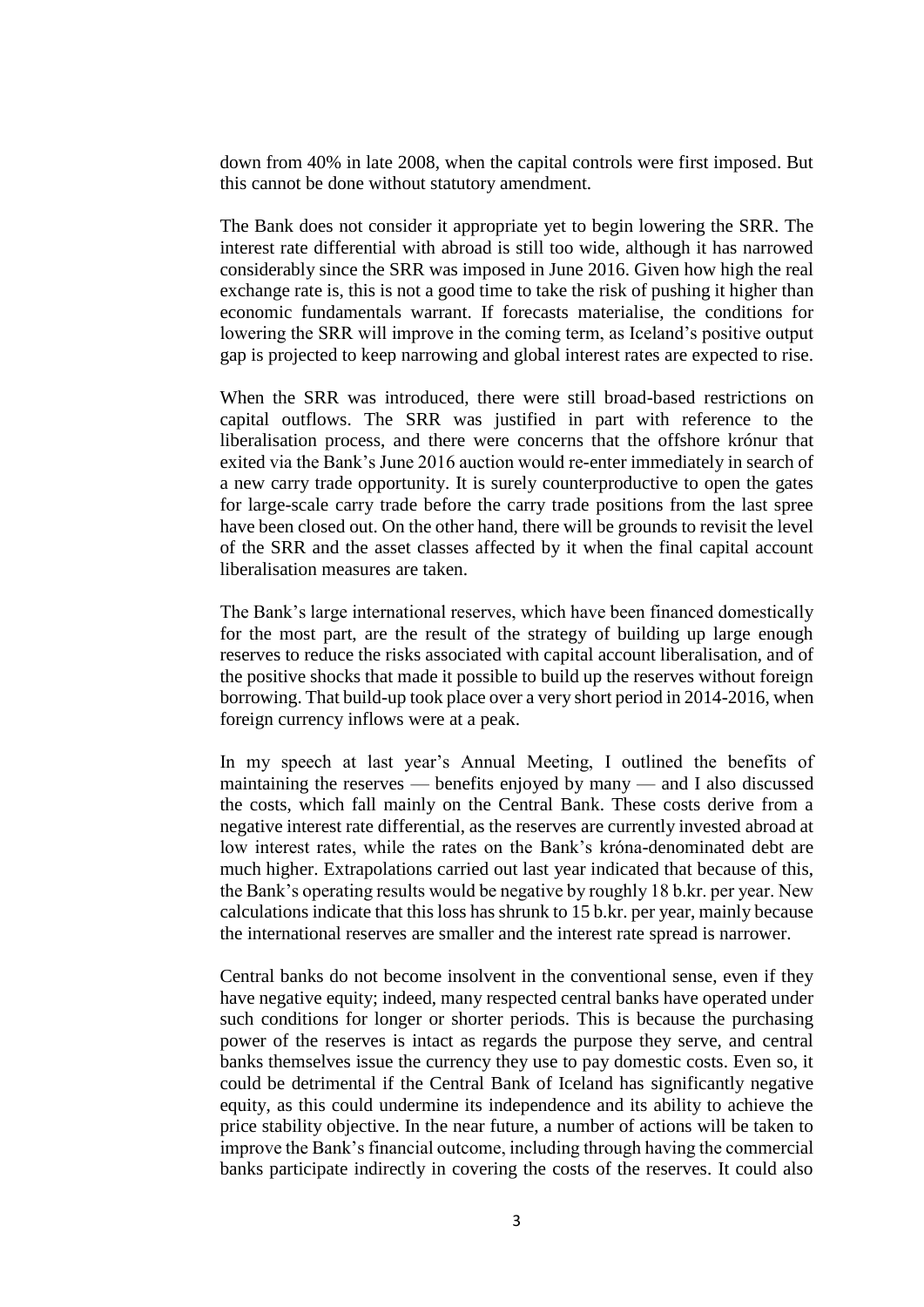come to pass that the Bank will call in a portion of the callable equity provided for by law.

Honoured guests: We have made significant strides in rebuilding the banking system and placing it on a stronger footing than before the financial crisis. The banks focus primarily on providing services to domestic households and businesses. They are much more resilient now than they were before. Their capital ratios are well above the thresholds set by the Financial Supervisory Authority — thresholds that are much higher than before the crisis. Their liquidity position is good as well. The same can be said of borrowers, whose position has improved radically.

These improvements in the banking system's position play a major part in the Financial Stability Council's conclusion at recent meetings that there are few risks to financial system stability at present. Nevertheless, the Council has pointed out some risk factors.

One of them is the high price of residential and commercial real estate, which could, in combination with low interest rates and ample collateral capacity, lead to a strong increase in indebtedness, with the associated risk of a setback followed by increased loan losses. To a degree, the authorities have responded to this risk: last year the Financial Supervisory Authority imposed a ceiling on residential loan-to-value ratios, following analysis and discussion within the Systemic Risk Committee, which works for the Financial Stability Council, and upon receiving an opinion from the Council. Developments in the real estate market will continue to be monitored closely in this respect, and the possibility of applying additional macroprudential tools will be considered.

Another risk factor that the Financial Stability Council has identified is uncertainty about future developments in the tourism sector and the potential impact that a setback in the industry would have on the position of the banking system. At the end of 2017, lending to the tourism sector accounted for 9% of the large commercial banks' total lending, but because growth in tourism has eased recently, this ratio has held broadly steady. The Central Bank of Iceland conducts an annual stress test in consultation with the Financial Supervisory Authority, in which it examines the impact of macroeconomic scenarios on the commercial banks' resilience. The results are published in the autumn issue of the Bank's Financial Stability report. The last stress test assumed that there would be a recession in trading partner countries, plus a drop in major export prices and a steep decline in the number of tourists visiting Iceland. In this scenario, the banks' capital ratios would fall by an average of 3½ percentage points, to a level close to the minimum capital ratios currently required by the Financial Supervisory Authority.

These two risks could easily occur in tandem, however. According to a new working paper by two Central Bank staff members, growth in private property rentals to tourists via Airbnb has increased real house prices by 2% per year in the past three years; furthermore, it explains about 15% of the rise in real prices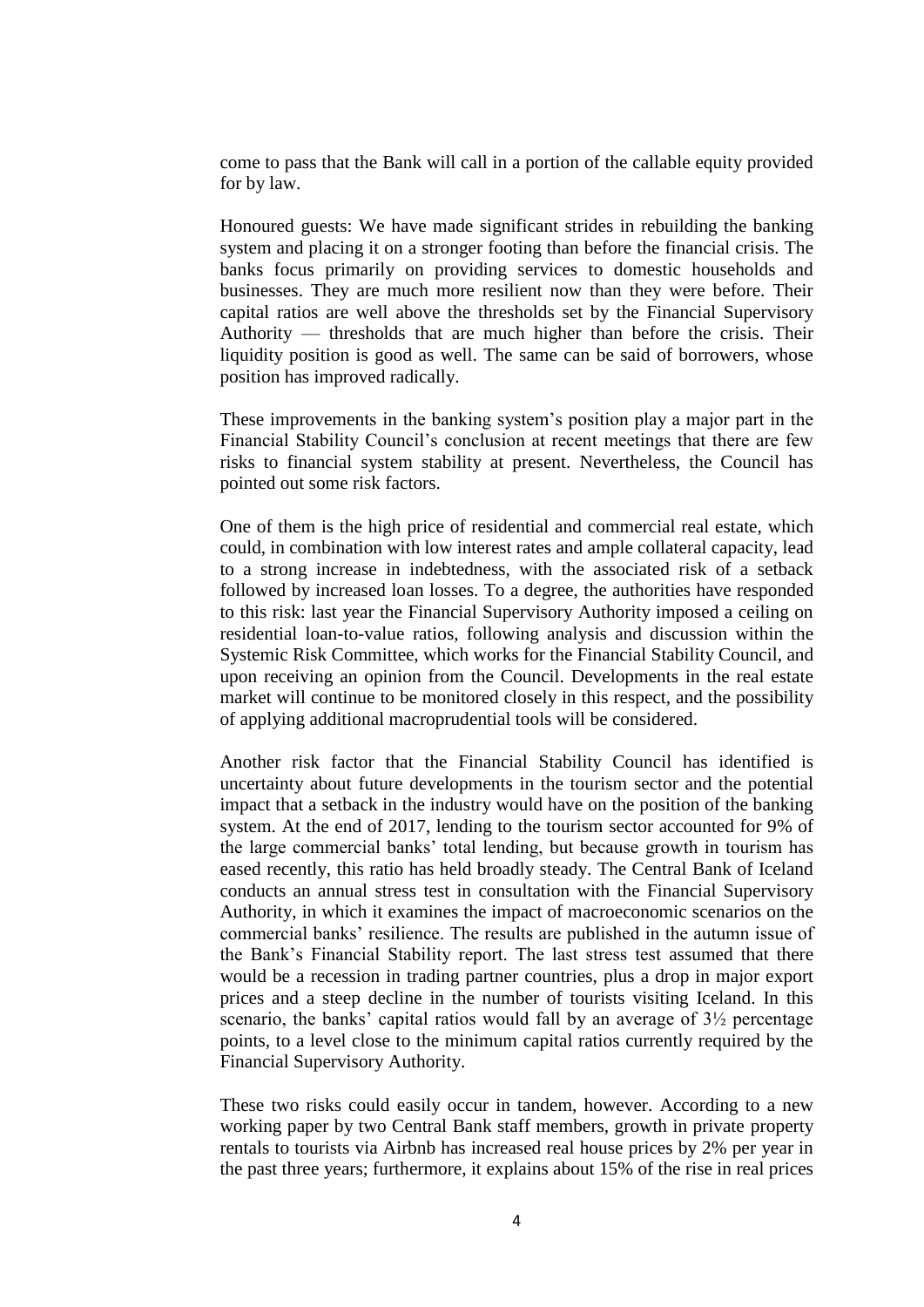over this period.<sup>2</sup> A contraction in tourism could therefore exacerbate a drop in house prices stemming from other causes. The impact on the banking system would then be greater. It is nevertheless unlikely that they would be unable to withstand such a turn of events, but they would probably need to use the capital buffers that are designed to cushion against such shocks.

That gives rise to the question of how high the banks' capital ratios should be. Their combined capital, including subordinated loans, was equivalent to 25% of the risk-weighted asset base of the three systemically important banks at the end of 2017, and their so-called gearing ratio was just under 17%. The gearing ratio measures net equity relative to total assets without risk adjustment. Approved dividend payments will lower the capital ratio to 23½% and the gearing ratio to just under 16%. These figures can be expected to fall even further during the year, owing to dividend payments and changes in the composition of capital. The ratios are certainly comfortably above the Financial Supervisory Authority's capital adequacy requirements, which are close to 20% for the three commercial banks. They are also well above the levels generally seen in neighbouring countries. For example, European banks of a size similar to Iceland's banks have capital ratios of just over 18% and gearing ratios of about 8%. Elsewhere in the world, capital ratios are higher than those in Europe in some cases. Furthermore, many observers consider the actual capital in the European banking system is too limited and that Europe is therefore not the best reference for Icelandic banks. Nonetheless, there is some scope to lower the banks' capital ratios — and gearing ratios in particular — with dividend payments and changes in the composition of capital. On the other hand, the banks are being cautious in maintaining a so-called "management premium" over and above the Financial Supervisory Authority's minimum requirement, as it could erode confidence in the banks if their capital ratios fall below the minimum were they to face only mild headwinds. Moreover, the banks must bear in mind that the countercyclical capital buffer is currently 1.25%, but the Financial Stability Council has signalled that it could increase it in stages to 2.5% as the financial cycle gets more wind in its sails.

In assessing a desirable level for the banks' capital, it is important to remain aware of the costs and benefits. At times, international discussion of this topic has been somewhat misleading and, to some extent, affected by bank executives' interest in maximising their own remuneration through risk-taking, knowing that a portion of possible losses would be absorbed by taxpayers. Capital is not dead money, as is sometimes implied. It is available for disposal in order to finance the assets side of the balance sheet, including lending. Furthermore, there is no universal principle that says banks with more capital have less lending capacity; in fact, research has confirmed that banks with stronger capital had an easier time obtaining funding during and after the financial crisis, and they reduced their lending to customers less than other did — aside from merely surviving.

1

<sup>2</sup> Lúdvík Elíasson and Önundur Páll Ragnarsson (2018) "Short-term renting of residential apartments, Effects of Airbnb in the Icelandic housing market", Central Bank of Iceland *Working Paper* no. 76. See: [www.sedlabanki.is](http://www.sedlabanki.is/)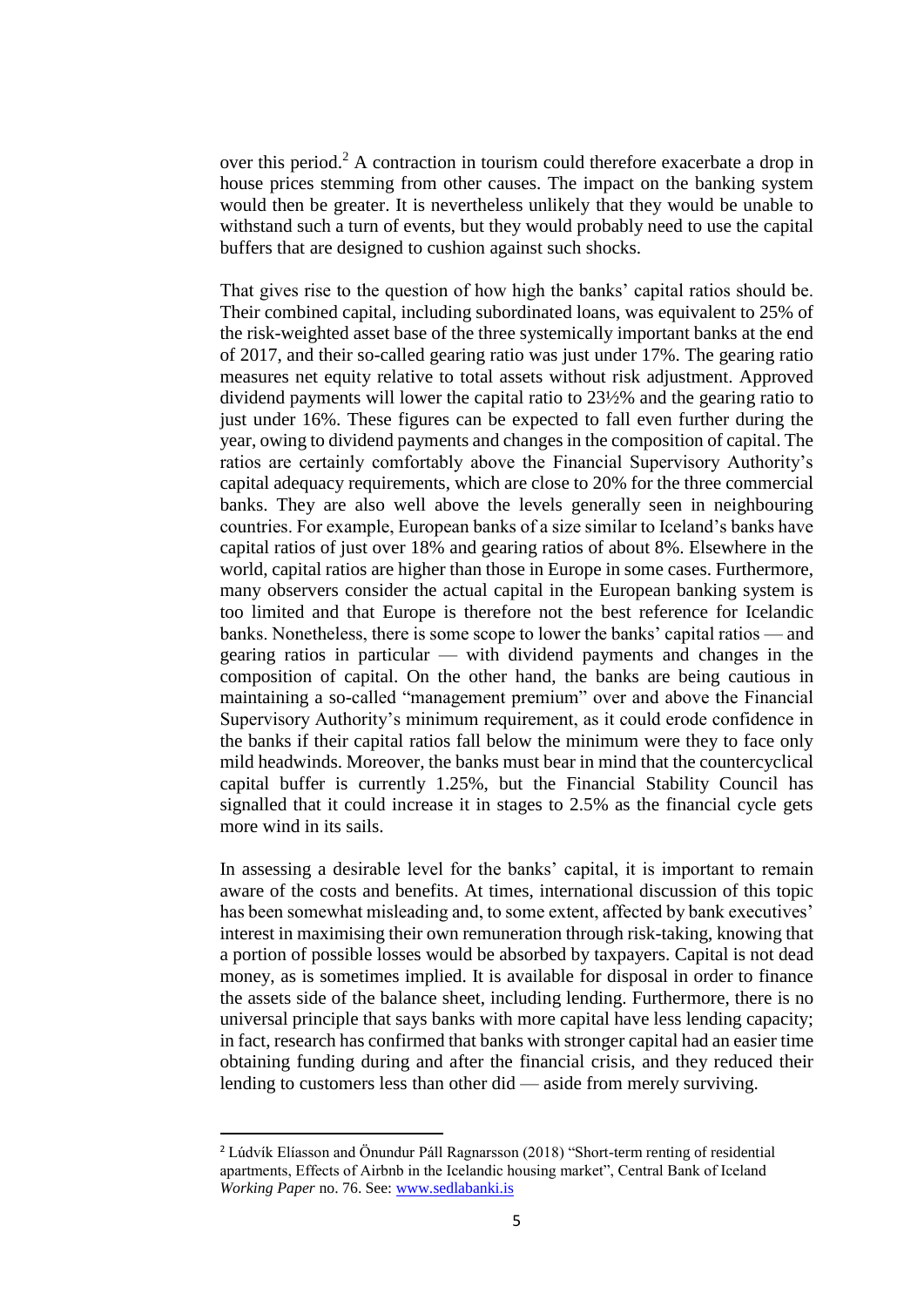Most companies need equity, as banks and other lenders are usually reluctant to grant loans to companies without it. But where banks are concerned, other factors are involved. Banks receive sight deposits, which are a part of payment intermediation in any country, but at the same time they are long-term investors on the assets side, with the associated risk of a run that could render them unable to honour their obligations. Such runs on banks are often connected to uncertainty about the banks' capital. This is where central banks come in as liquidity providers and lenders of last resort, in addition to deposit insurance and other contingency measures that are part of the official safety net for the banking system. But the safety net creates a moral hazard that entails taking excessive risk at taxpayers' expense. This is where the regulatory framework enters in: to place limits on risk and to set capital requirements so as to reduce the likelihood of a run on the banks, leaving taxpayers to pay the bill. How high the requirements must be is always a balancing act, as it is hardly possible — and actually undesirable — to set them high enough to render the banks bullet-proof.

We must not allow the banks' current resilience to blind us to the great challenges facing them. These challenges centre, among other things, on rapid technological advances, increased competition with other financial institutions and companies that offer payment services and loans, increased regulatory burdens, high cost levels, operational risk, cybersecurity threats, and ownership issues. Of course, it is the task of the banks themselves and their owners to take on these challenges, which — as always — represent both threats and opportunities. But the legislature and supervisory institutions also have a part to play. The regulatory burden should not be any more stringent than is needed to limit risk at any given time. Simultaneously, it must be ensured that the regulatory framework extends to all financial market service providers that could contribute to the creation of systemic risk. Maintaining effective consumer protection is important as well; otherwise, there is the risk that justified dissatisfaction will develop — dissatisfaction that will ultimately erode confidence in all financial institutions. In this context, one important issue that calls for supervisory involvement is the boundary lines between financial institutions' cooperation on infrastructure and security, on the one hand, and competition concerning front-line services, on the other. Studies have shown that Icelandic banks cooperate considerably less on security and infrastructure than, for instance, banks in the Nordic countries. In the recent past, the Competition Authority, the Financial Supervisory Authority, the Central Bank, and the banks have worked together to develop a shared understanding on these matters, thereby laying a strong foundation for further cooperation. An example of this is the recent establishment of a temporary cooperative forum on operational security of financial infrastructure, including representatives from the banks, the Icelandic Banks' Data Centre, the Financial Supervisory Authority, and the Central Bank.

The financial system is more than banks; it encompasses financial institutions, financial market infrastructure, and financial markets themselves. Systemic risk can accumulate in all of these and is sometimes amplified by interactions among them. A detailed discussion of these functions is beyond the scope of our meeting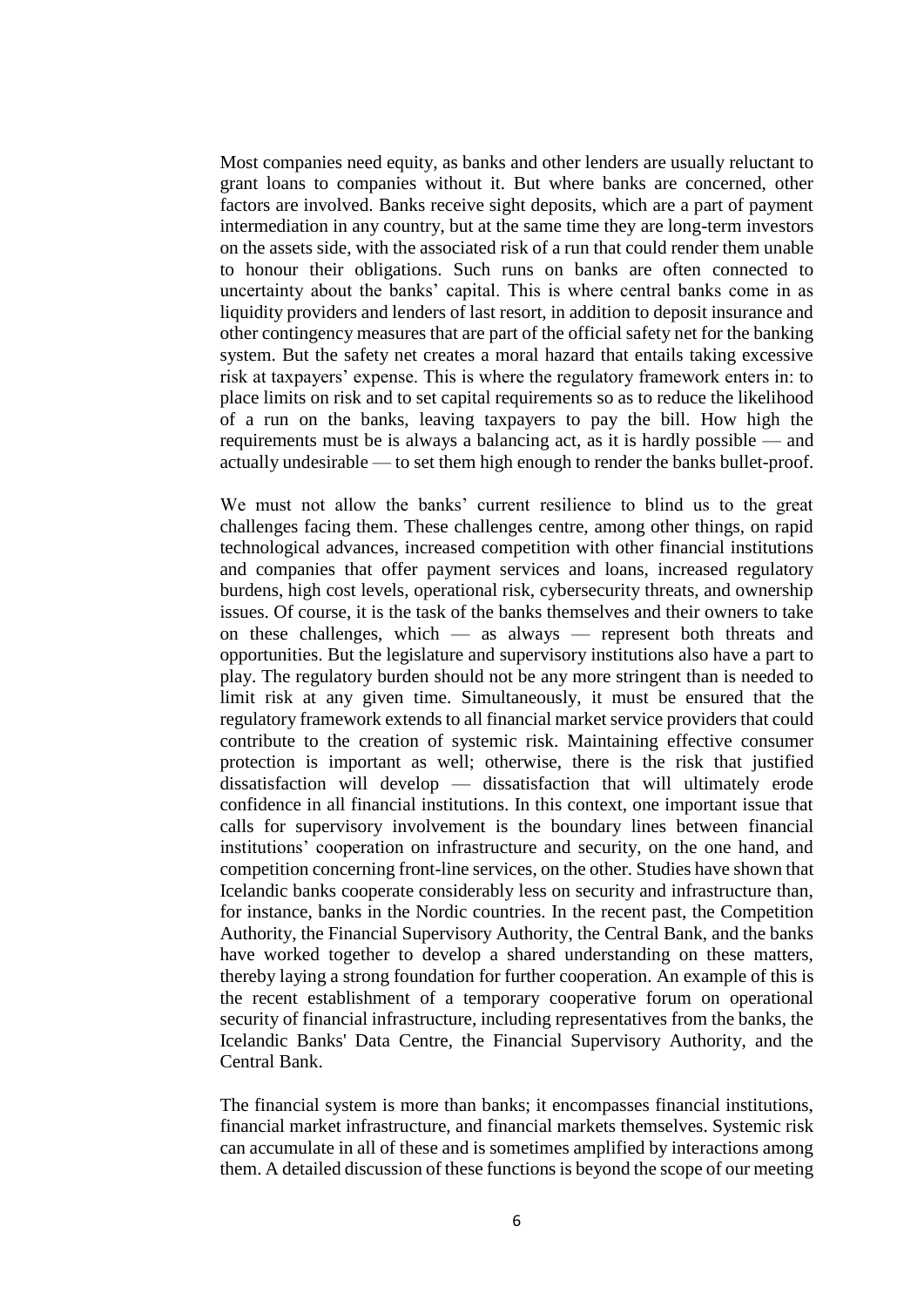today, but I would like to emphasise that the Financial Supervisory Authority and the Central Bank monitor risk in all of these areas and review it in depth at meetings of the Systemic Risk Committee and the Financial Stability Council. Nevertheless, I cannot leave the topic of the financial system without mentioning the massive overhaul of financial market infrastructure that is currently underway and the germination of ideas in the area of payment intermediation, as the Central Bank is integrally involved with both.

The renewal of the most important core infrastructure elements used for decades to operate the financial system began recently. The investment as a whole represents the financial system's largest IT investment ever undertaken. The overhaul will move us away from "home-grown" solutions to standardised international systems. The systems being renewed are the banks' internal payment systems, the Central Bank's interbank payment systems, and the Nasdaq securities depository's securities settlement system.

A variety of benefits accompany new financial market infrastructure, but the implementation process can be risky, partly because the new systems must communicate with the old ones during the transition phase. Supervisory bodies monitor this risk. It is analysed at meetings of the Systemic Risk Committee and is identified as a risk factor in statements issued by the Financial Stability Council. Such a risk materialised to an extent last November and the cooperative forum on operational security of financial market infrastructure that I just mentioned was set up afterwards. In that forum and elsewhere, work will be done to minimise the operational risk accompanying the ongoing renewal process.

At the same time as the renewal of core financial market infrastructure is underway, a great deal is happening in the field of payment intermediation, both internationally and here in Iceland, owing to new technological solutions and changes in the regulatory framework that will stimulate competition in this area. Among the topics under consideration is the new EU Payment Services Directive, which is to be implemented in Iceland in the near future. In addition, virtual currencies have come into use as a medium of payment, both nationally and across borders, and there is a great deal of discussion at present of the pros and cons of central bank issuance of electronic money.

In view of the many changes currently underway in the field of payment intermediation, the Central Bank has previously discussed the necessity of establishing a permanent information and cooperation forum representing all stakeholders in this area. In the near future, the Bank will take the initiative on this, with the aim of establishing the forum before the end of this year.

Apart from its Financial Market Infrastructure report, issued in June, the Bank is planning to publish two reports on these topics quite soon. One is a report on retail payment intermediation from the standpoint of preparedness and financial stability, which focuses on debit card use, real-time settlement, and the importance of effective electronic payment intermediation in Iceland, both in